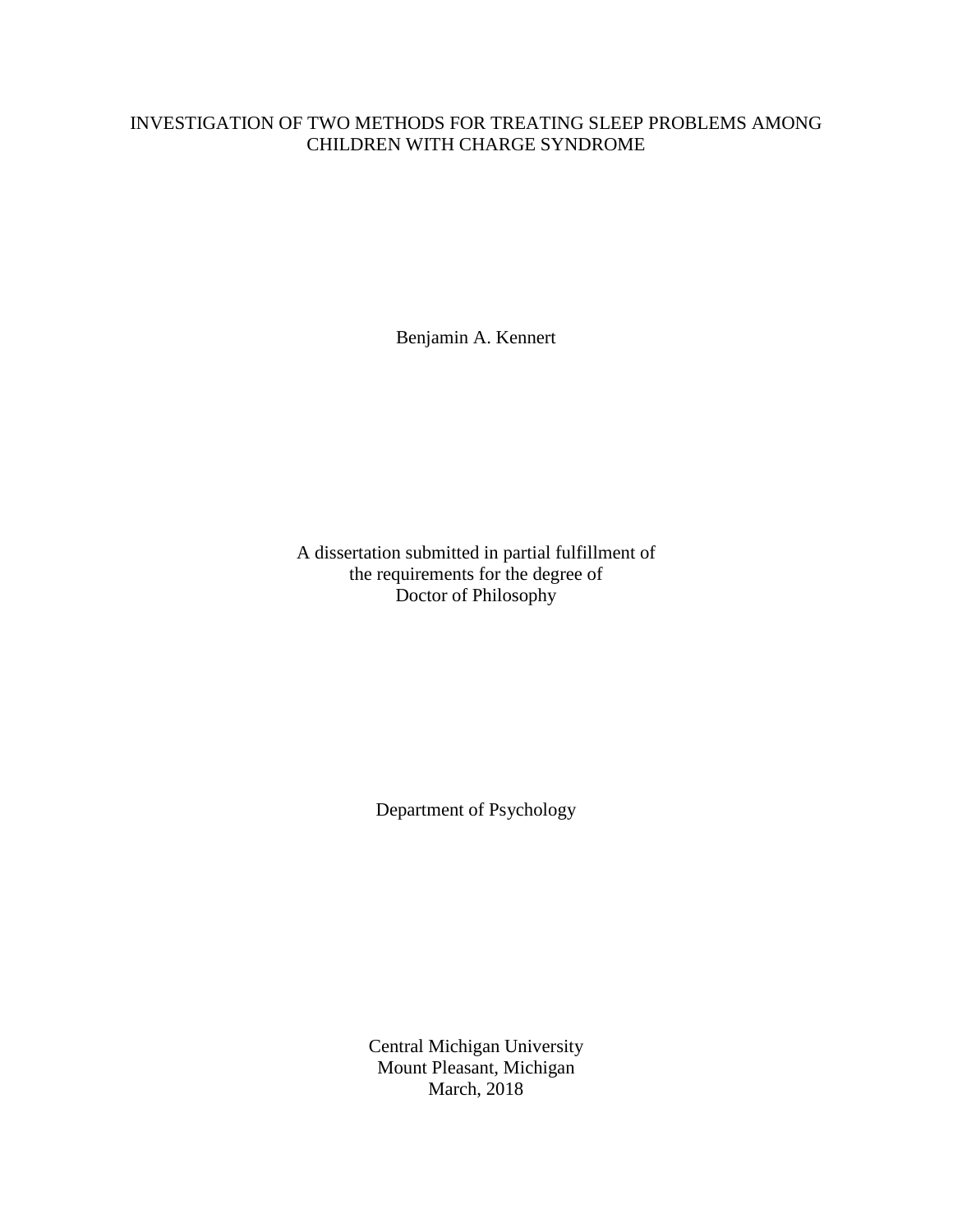## ABSTRACT

Sleep problems are common among children, especially those with developmental disabilities, visual impairments, and behavioral problems. Among children with CHARGE syndrome, caused by a genetic mutation on the *CHD7* gene, recent research indicates a particularly high prevalence of clinically-relevant sleep problems for this group. In particular, the most common types of sleep problems among these children are those related to sleep initiation and maintenance.

While sleep problems are prevalent among children with CHARGE syndrome, there exists little research on intervention strategies to improve sleep, especially with regard to problems of sleep initiation and maintenance, specifically among this population. The present study used an explorative survey with parents of children with CHARGE syndrome in order to identify the types of sleep problems and the interventions most commonly used among this population. Two small sample studies were then employed to investigate the treatment utility of the two most common intervention strategies identified in the explorative survey, as implemented by parents in the child's home, using non-concurrent multiple baseline design across participants.

Results indicated that the use of positive bedtime routines with scheduled bedtimes and wake times (partial circadian rhythm management or CRM), melatonin treatment, and the combination of these two strategies, may be viable treatment options for increasing total nighttime sleep and improving sleep onset problems among children with CHARGE syndrome, although effect sizes were often small. The two treatments combined were shown to improve these sleep outcomes additionally after either positive bedtime routines with scheduled bed and